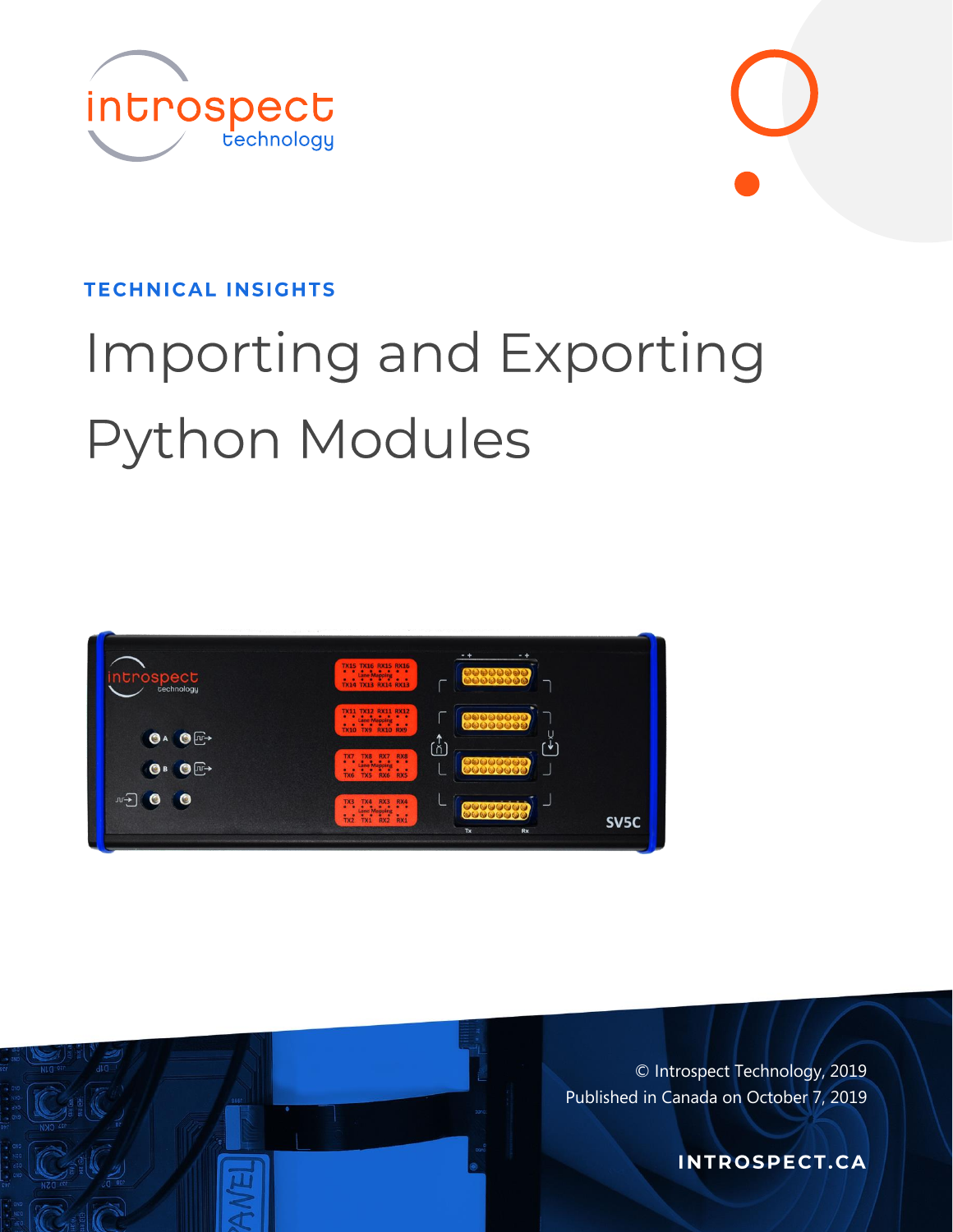

#### TABLE OF CONTENTS

# **Table of Contents**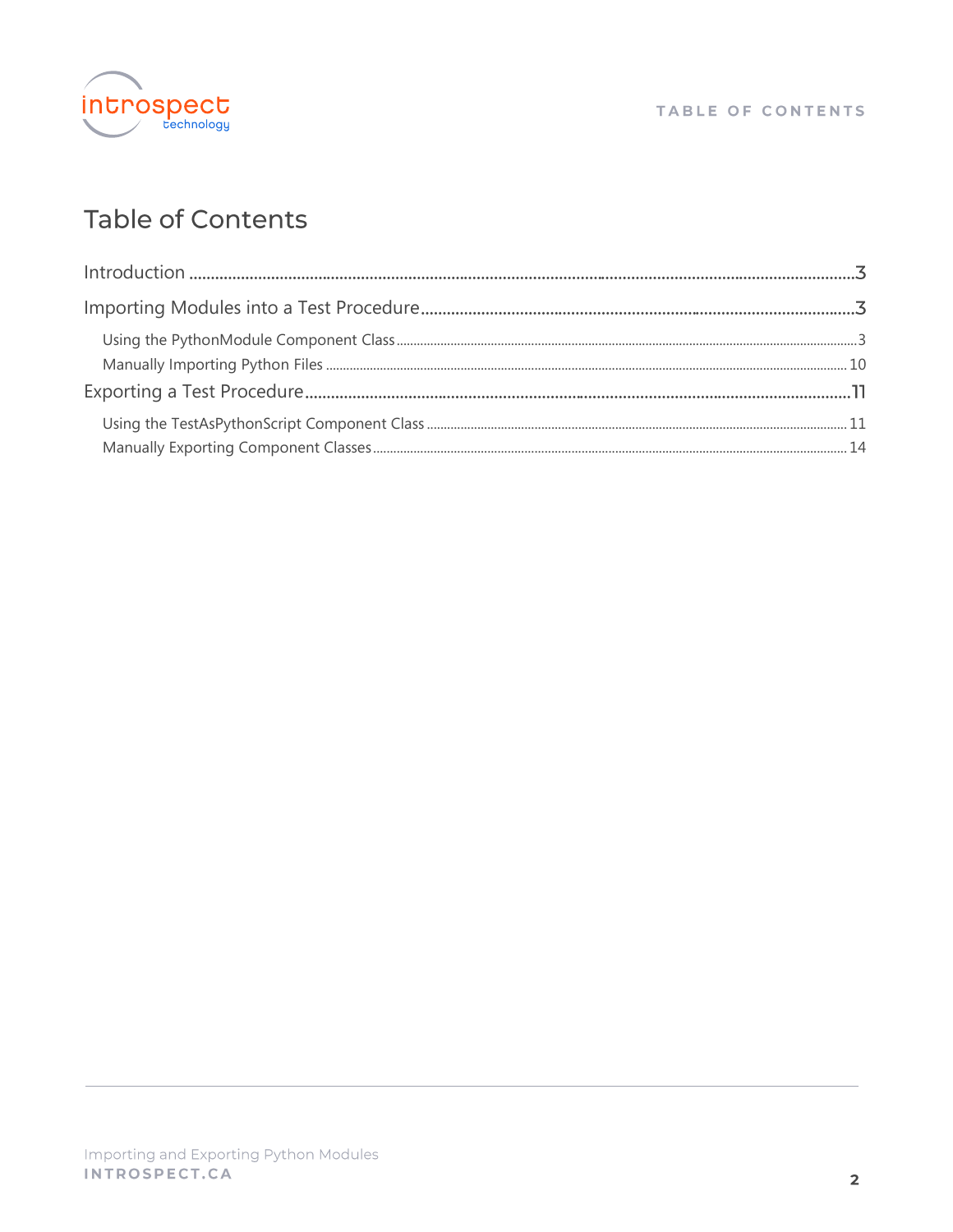

## <span id="page-2-0"></span>Introduction

It is sometimes useful to import external Python modules into Test Procedures developed within the Introspect ESP Software. Similarly, it might be useful to export test methods or entire Test Procedures from the Introspect ESP Software for use in external Python scripts. This Technical Insights brief describes ways to achieve both of these requirements.

# <span id="page-2-1"></span>**Importing Modules into a Test Procedure**

## <span id="page-2-2"></span>USING THE PYTHONMODULE COMPONENT CLASS

#### **BASIC CONCEPT**

The Introspect ESP Software has a built-in component class called PythonModule, and this is the recommended way of importing external Python functions or modules into Test Procedures being executed from within the Introspect ESP Software. This section describes the basic concept of this component class and illustrates real-life examples of how it is used.

A PythonModule component can be instantiated by adding it to the Introspect ESP Software Test Procedure using the "Add Component" menu. Note that this component class is listed under the "utility" category of the menu as shown in the following image.

| <b>Add Component</b>                                                                                                                                                                                                                                                                                                                                                                                                                                                           |              |                                                                                                                                                                                                                                                                                                                                                                                                                                                                                                                                                                                                                                                                                                                                                                                                                                                                                                                                                                                                                                        |  |
|--------------------------------------------------------------------------------------------------------------------------------------------------------------------------------------------------------------------------------------------------------------------------------------------------------------------------------------------------------------------------------------------------------------------------------------------------------------------------------|--------------|----------------------------------------------------------------------------------------------------------------------------------------------------------------------------------------------------------------------------------------------------------------------------------------------------------------------------------------------------------------------------------------------------------------------------------------------------------------------------------------------------------------------------------------------------------------------------------------------------------------------------------------------------------------------------------------------------------------------------------------------------------------------------------------------------------------------------------------------------------------------------------------------------------------------------------------------------------------------------------------------------------------------------------------|--|
| - VScan<br>Fi-advanced<br>$\overline{+}$ mipi<br>Ĥ~ui<br>- Button<br>ControlPanel<br>- Float Input<br><b>E</b> -utility<br>- Command File Runner<br>Coordinator<br>- CsvReader<br>- DataFile<br>- Data Record<br>DataStore<br><b>EmailMessage</b><br>- Function<br>-- HtmlReportWriter<br>- PassFailScript<br>- PlotCreator<br><b>PlotCreatorBasic</b><br>PythonModule<br>Result FolderCreator<br>- Shmoo<br>-- Subprocess<br>--- TestAsComponent<br>--- Test As Python Script | $\checkmark$ | A Represents a Python module (file of Python code)<br>that you want to use in the Test Procedure (or in other components).<br>The '.pv' file for this module should be named the same as this component<br>(e.g. if the component is named 'fred', the file should be 'fred.py').<br>The '.pv' file is expected to be in the Params folder of the Test.<br>In the GUI, double-clicking on the component name will open an editor<br>application allowing you to view and edit the Python code.<br>The editor application is specified in the GUI ".ini" file<br>by the preference "preferredPythonCodeEditor".<br>Attributes:<br>fileName - name of the Python file<br>Methods:<br>- execute the Python code from the module file<br>run()<br>and import the names defined in that file.<br>Attributes:<br>- Name of the Python file. Double-click the component name to edit<br>fileName<br>this  ditor")<br>wantImportAll - auto-import all symbols from this module?<br>Methods:<br>run() - execute the Python code in the .pv file |  |
|                                                                                                                                                                                                                                                                                                                                                                                                                                                                                |              | <b>Add Component</b><br>Cancel                                                                                                                                                                                                                                                                                                                                                                                                                                                                                                                                                                                                                                                                                                                                                                                                                                                                                                                                                                                                         |  |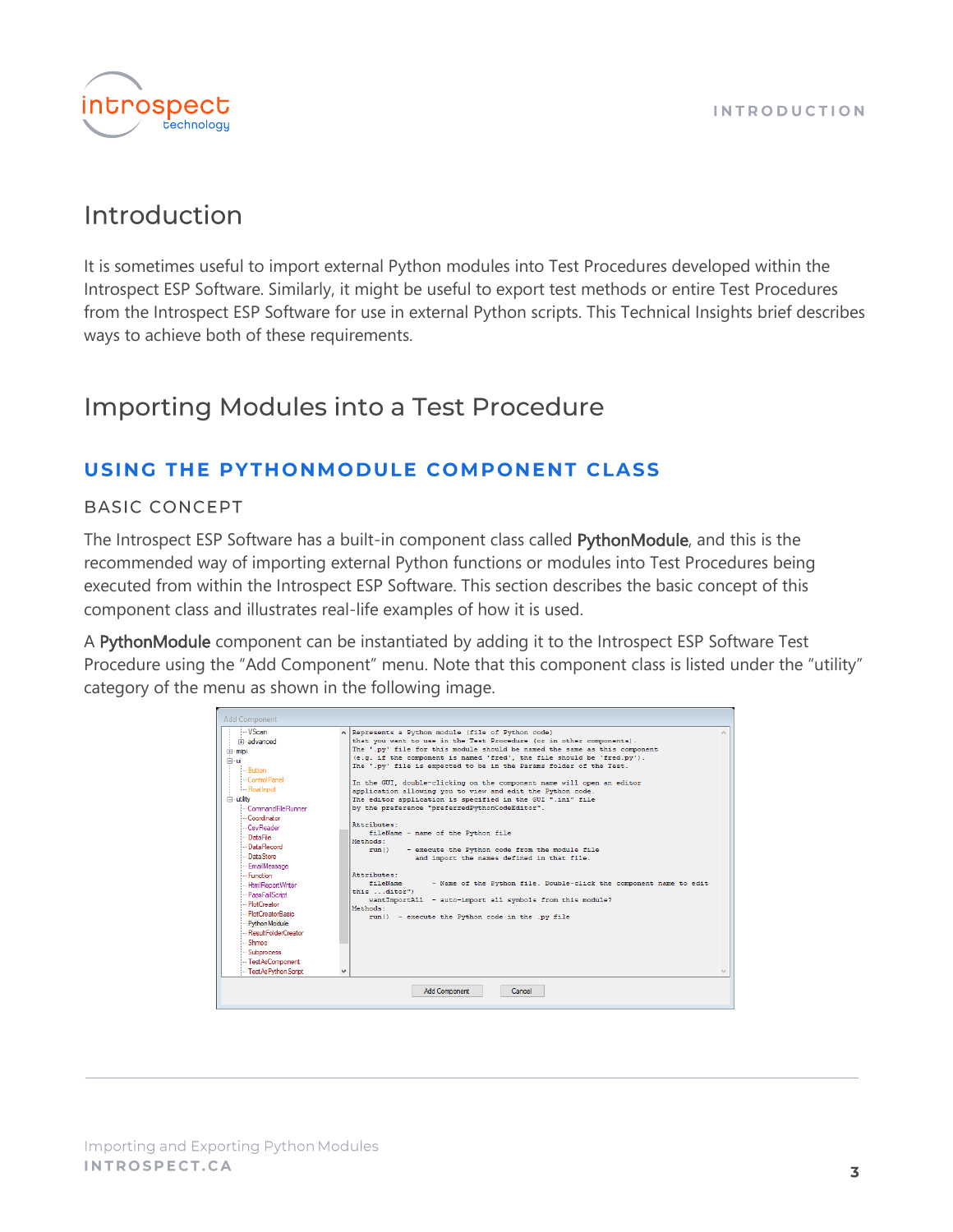

When the PythonModule component is instantiated, the Introspect ESP Software takes a couple of automated actions. First, it adds the module to the Components tab as is the case with all other instantiated components. Second, it creates a blank .py file inside the Params sub-folder of the Test Procedure folder in Windows. The name of this file matches the name of the component class that was instantiated. That is, referring to the two following images, the software creates a module called pythonModule1 and creates a corresponding file called pythonModule1.py.

| File<br>Edit                       | IESP/SV3C_32C12G | Wizards | ControlPanels                                       | Tools | <b>Results</b> | Help                                           |                                                                                                                     |  |
|------------------------------------|------------------|---------|-----------------------------------------------------|-------|----------------|------------------------------------------------|---------------------------------------------------------------------------------------------------------------------|--|
|                                    | Params           |         | Log                                                 |       |                | Results                                        |                                                                                                                     |  |
|                                    | Components       |         |                                                     |       |                | pythonModule1 properties (class: PythonModule) |                                                                                                                     |  |
| qlobalClockConfig<br>pythonModule1 |                  |         | fileName<br>want Import All                         |       |                | pythonModule1.py<br>True                       |                                                                                                                     |  |
| Add                                | Config<br>Remove |         | want Import All<br>when the "run" method is called? |       |                |                                                | Should all of the symbols/names (functions and classes) from this module be auto-imported into the global namespace |  |

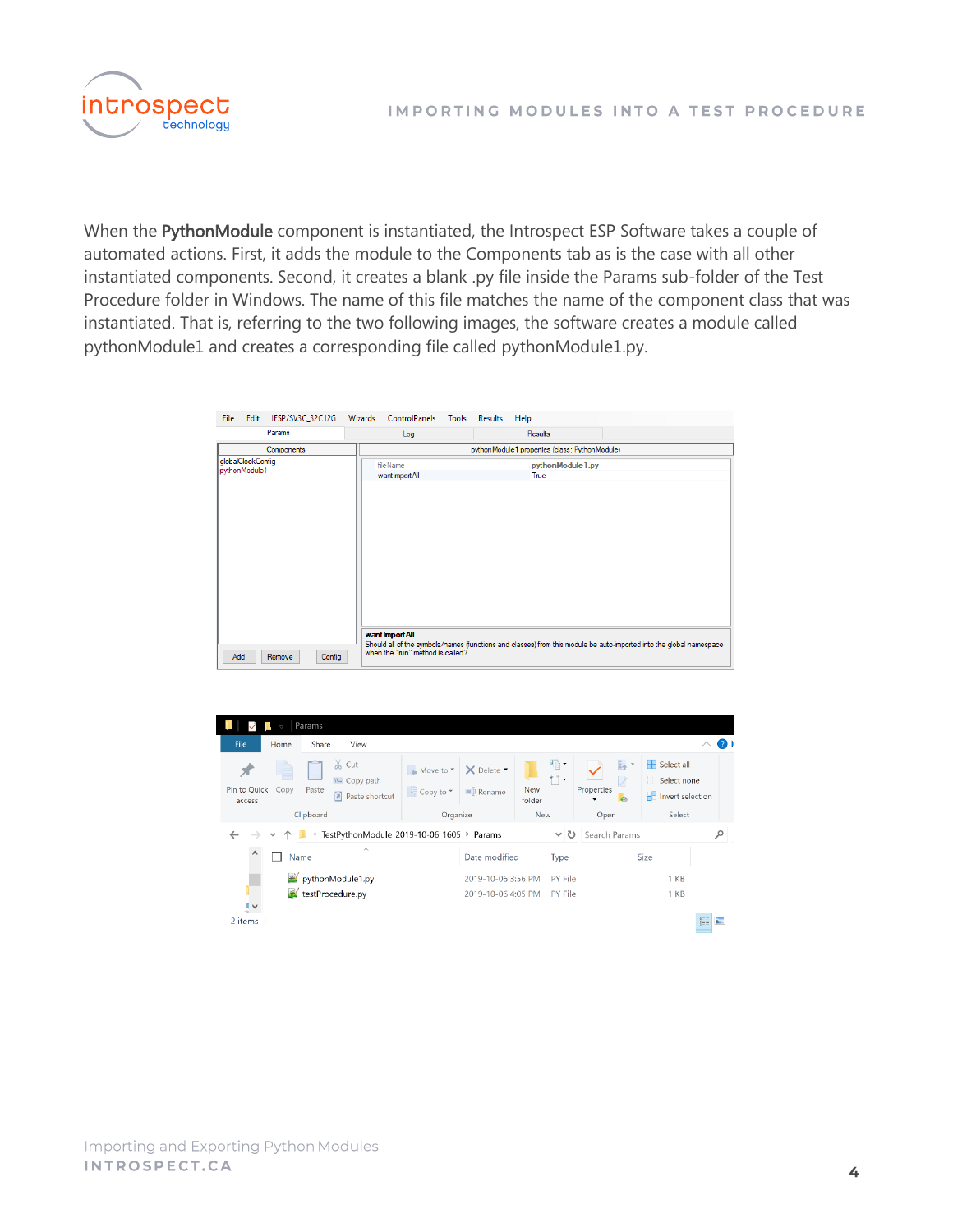

By default, the pythonModule1.py file is blank, and the Introspect ESP software typically launches a code editor to allow the user to edit this file. This is when external code can be added. In the following example, we show two function declarations: one to create a custom print method and the second to compute a Fibonacci sequence. As can be seen, any Python code can be placed in this file, including function declarations, function calls, and library imports.

```
pythonModule1.py
#!/usr/bin/env python
def myprint():
  print("hello")
def myFibonacciSeries(n):
  a, b = 0, 1
  while a < n:
    print(a, end=' ')
    a, b = b, a+b
  print()
```
After saving the pythonModule1.py file, we can go back to the Introspect ESP Software and never have to worry about the source code anymore. Instead, we import the file's contents by adding the call pythonModule1.run() in the main Test Procedure pane. Once the file is imported this way, we can call any function that was declared inside it. For example, the following image shows how to call the Fibonacci Series calculator that was declared in the above example; and the image after it shows the execution log of the Test Procedure, confirming that the external Python file was indeed imported and that the Fibonacci Series function was executed.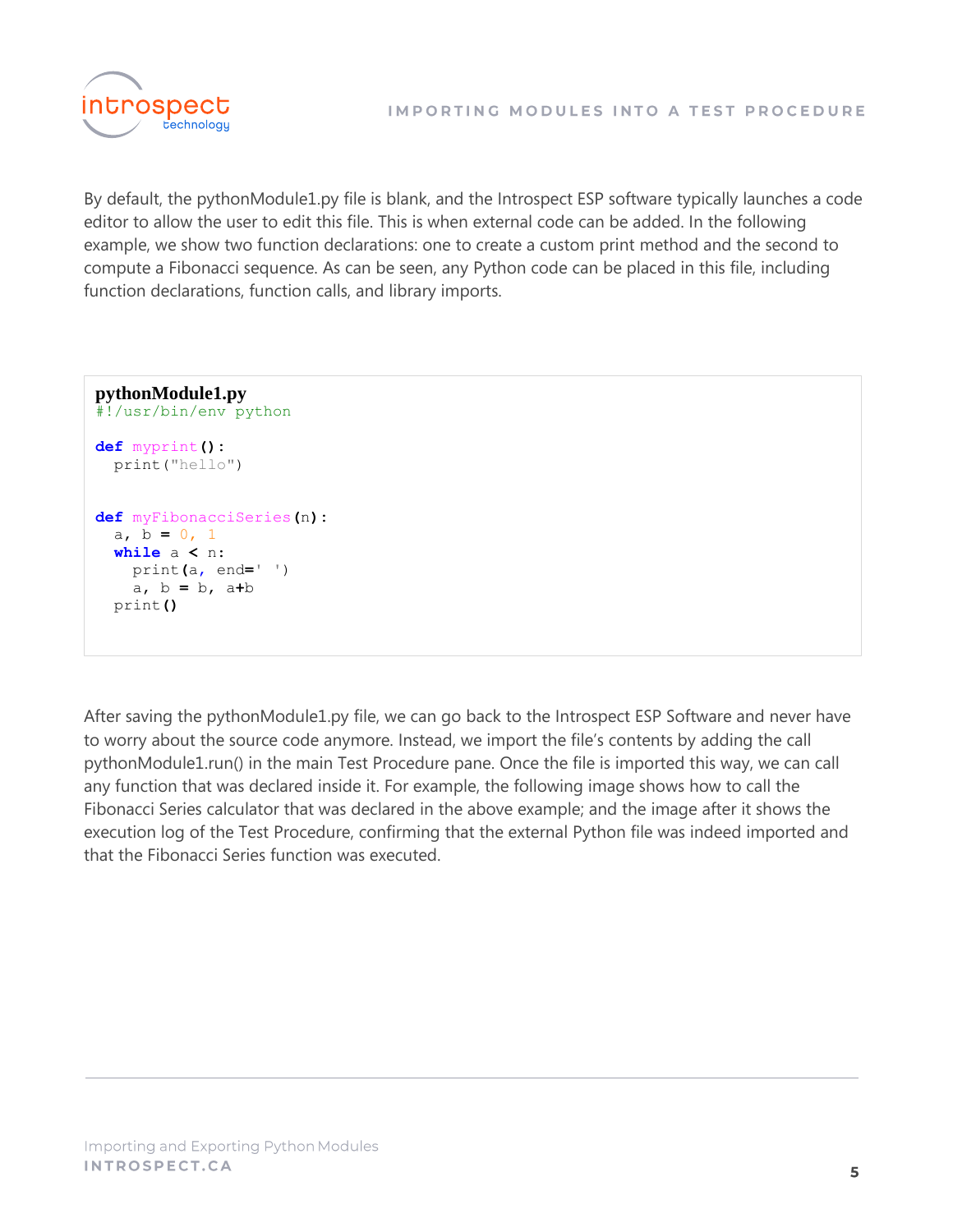

|      |                                                                              | <b>W</b> Introspect ESP (v 3.6.79) - TestPythonModule_2019-10-06_1605 (SV2C_8C32G) |                                                                                                                                                                                                                                |  |                |      |                  |  | $\Sigma$<br>▣<br>$\Box$ |  |
|------|------------------------------------------------------------------------------|------------------------------------------------------------------------------------|--------------------------------------------------------------------------------------------------------------------------------------------------------------------------------------------------------------------------------|--|----------------|------|------------------|--|-------------------------|--|
| File | Edit                                                                         | IESP/SV2C_8C32G                                                                    | Wizards ControlPanels Tools                                                                                                                                                                                                    |  | <b>Results</b> | Help |                  |  |                         |  |
|      |                                                                              | Params                                                                             | Log                                                                                                                                                                                                                            |  | Results        |      |                  |  |                         |  |
|      |                                                                              | Components                                                                         | pythonModule1 properties (class: PythonModule)                                                                                                                                                                                 |  |                |      |                  |  |                         |  |
|      | globalClockConfig<br>pythonModule1<br>Add<br><b>Test Procedure</b><br>3<br>4 | Config<br>Remove<br>1 pythonModulel.run()<br>2 myFibonacciSeries (1000)            | fileName<br>wantImportAll<br>fileName<br>Name of the Python file. Double-click the component name to edit this file. (The editor application is specified in the<br>".ini" file by the preference "preferredPythonCodeEditor") |  |                | True | pythonModule1.py |  |                         |  |
|      |                                                                              |                                                                                    |                                                                                                                                                                                                                                |  | Run            |      |                  |  |                         |  |

|     |               | The Introspect ESP (v 3.6.79) - TestPythonModule_2019-10-06_1605 (SV2C_8C32G)                                                                                                                                                                                                                                                                                                                                                                                                |     |            |                                |  | $\Sigma$<br>同 |
|-----|---------------|------------------------------------------------------------------------------------------------------------------------------------------------------------------------------------------------------------------------------------------------------------------------------------------------------------------------------------------------------------------------------------------------------------------------------------------------------------------------------|-----|------------|--------------------------------|--|---------------|
|     |               | File Edit IESP/SV2C 8C32G Wizards ControlPanels Tools Results Help                                                                                                                                                                                                                                                                                                                                                                                                           |     |            |                                |  |               |
|     |               | Params                                                                                                                                                                                                                                                                                                                                                                                                                                                                       | Log |            | Results                        |  |               |
| *** | Test finished | *** Logging to file: C:\Users\mmhaf\Documents\Introspect\Tests\Scripts\InternalTest\Pinetree<br>\TestPythonModule 2019-10-06 1605\Logs\log 2019-10-06 1635 34.txt<br>Auto-connect disabled. Will need a manual connection<br>Starting Test 'TestPythonModule 2019-10-06 1605'<br>2019-10-06 1635 34<br>Components used by Test Procedure: [pythonModulel]<br>IESP not used by Test Procedure<br>0 1 1 2 3 5 8 13 21 34 55 89 144 233 377 610 987<br>Test took 9 milliseconds |     |            | ------------------------------ |  |               |
|     |               |                                                                                                                                                                                                                                                                                                                                                                                                                                                                              |     | <b>Run</b> |                                |  |               |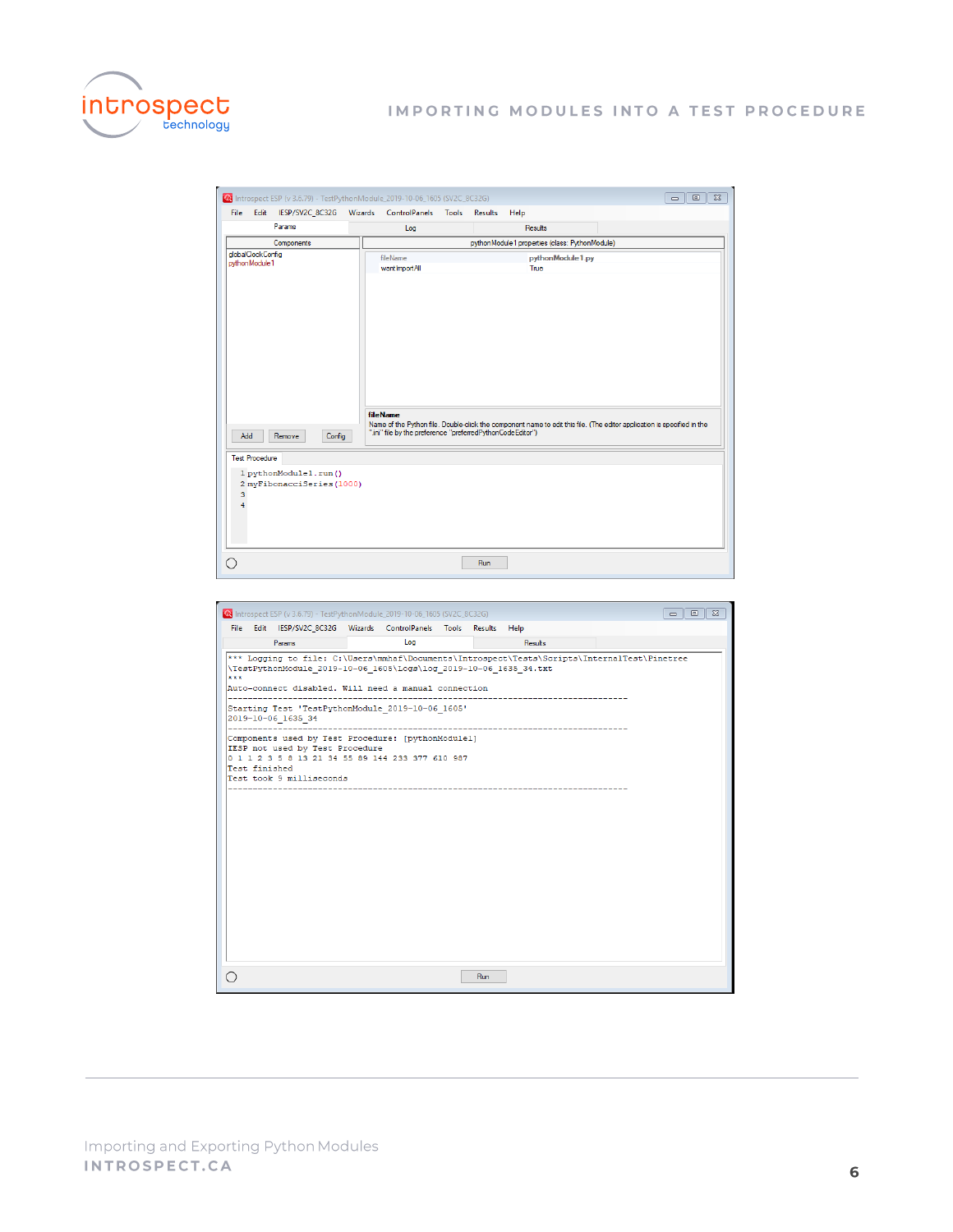

#### PLACING A PYTHON FILE IN THE PARAMS FOLDER

If you want to import an already existing Python file without having to paste its contents into a blank file, then you can simply place this file in the Params sub-folder of your target Introspect ESP Software folder. When you do so, the Introspect ESP Software automatically creates an instance of the PythonModule component class. In the following example, we place a file called mySecondPythonModule.py in the Params folder as shown in the following image.



The file itself has one line, which is an import call for the built-in Python uuid library, included here only for exemplary reasons.

**mySecondPythonModule.py import** uuid

Opening the Test Procedure in the Introspect ESP Software, we see that the PythonModule class is automatically instantiated as in the following image.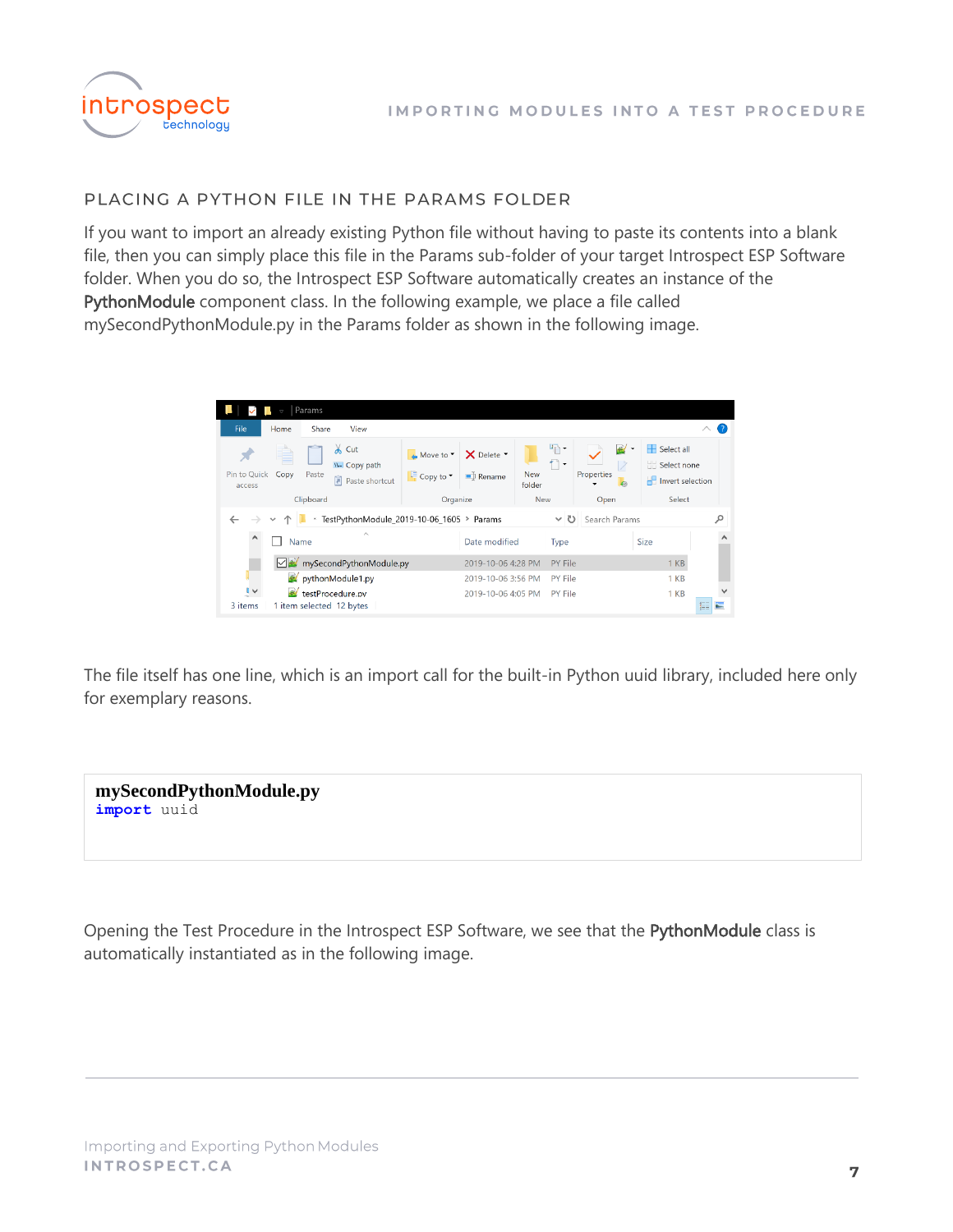

| Params                                                     | Log                                                                    | Results                                                                                                                 |  |
|------------------------------------------------------------|------------------------------------------------------------------------|-------------------------------------------------------------------------------------------------------------------------|--|
| Components                                                 |                                                                        | mySecondPythonModule properties (class: PythonModule)                                                                   |  |
| globalClockConfig<br>mySecondPythonModule<br>pythonModule1 | fileName<br>wantImportAll                                              | mySecondPythonModule.py<br>True                                                                                         |  |
|                                                            |                                                                        |                                                                                                                         |  |
|                                                            |                                                                        |                                                                                                                         |  |
|                                                            |                                                                        |                                                                                                                         |  |
| Add<br>Remove<br>Config                                    | fileName<br>".ini" file by the preference "preferredPythonCodeEditor") | Name of the Python file. Double-click the component name to edit this file. (The editor application is specified in the |  |

We now proceed to using this module in the Test Procedure pane. Specifically, we import the module by executing the method mySecondPythonModule.run() as before. Then, we are able to use any built-in function within the uuid library that we have just imported. In the following example, we use it to create a unique user ID and then print this ID to the log window.

|                                                                                                                                                                         |  |                  |  | <b>W</b> Introspect ESP (v 3.6.79) - TestPythonModule_2019-10-06_1605 (SV2C_8C32G) |  |  |                                                       |  | $\Sigma$<br>$\qquad \qquad \Box$<br>$\Box$                                                                              |
|-------------------------------------------------------------------------------------------------------------------------------------------------------------------------|--|------------------|--|------------------------------------------------------------------------------------|--|--|-------------------------------------------------------|--|-------------------------------------------------------------------------------------------------------------------------|
| <b>File</b>                                                                                                                                                             |  |                  |  | Edit IESP/SV2C_8C32G Wizards ControlPanels Tools Results                           |  |  | Help                                                  |  |                                                                                                                         |
|                                                                                                                                                                         |  | Params           |  | Log                                                                                |  |  | Results                                               |  |                                                                                                                         |
|                                                                                                                                                                         |  | Components       |  |                                                                                    |  |  | mySecondPythonModule properties (class: PythonModule) |  |                                                                                                                         |
| qlobalClockConfig<br>mySecondPythonModule.py<br>fileName<br>mySecondPythonModule<br>wantImportAll<br>True<br>pythonModule1                                              |  |                  |  |                                                                                    |  |  |                                                       |  |                                                                                                                         |
| Add                                                                                                                                                                     |  | Remove<br>Config |  | fileName<br>".ini" file by the preference "preferredPythonCodeEditor")             |  |  |                                                       |  | Name of the Python file. Double-click the component name to edit this file. (The editor application is specified in the |
| <b>Test Procedure</b><br>1 #pythonModule1.run()<br>2 #myFibonacciSeries (1000)<br>3.<br>4 mySecondPythonModule.run()<br>$5$ user id = uuid.uuid4()<br>6 print (user id) |  |                  |  |                                                                                    |  |  |                                                       |  |                                                                                                                         |
| Run                                                                                                                                                                     |  |                  |  |                                                                                    |  |  |                                                       |  |                                                                                                                         |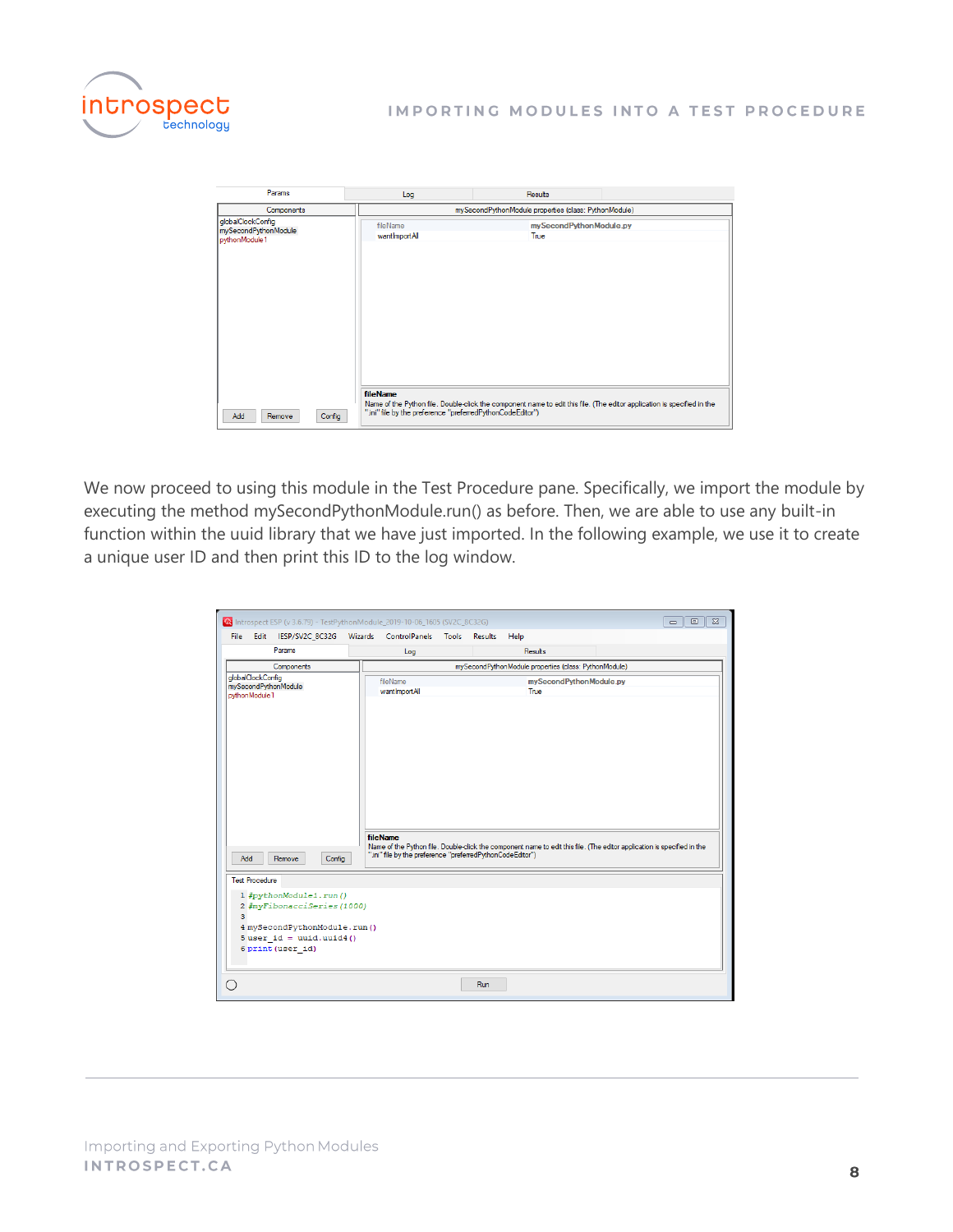

The result of executing the above Test Procedure is shown in the following image. As can be seen, the Python module was successfully imported without cluttering the Test Procedure window.

|               | The Introspect ESP (v 3.6.79) - TestPythonModule 2019-10-06_1605 (SV2C_8C32G)                                                                                                                                          |     |     |         |  | $\Sigma$<br>$\Box$<br>$\Box$ |
|---------------|------------------------------------------------------------------------------------------------------------------------------------------------------------------------------------------------------------------------|-----|-----|---------|--|------------------------------|
|               | File Edit IESP/SV2C 8C32G Wizards ControlPanels Tools Results Help                                                                                                                                                     |     |     |         |  |                              |
|               | Params                                                                                                                                                                                                                 | Log |     | Results |  |                              |
| ***           | *** Logging to file: C:\Users\mmhaf\Documents\Introspect\Tests\Scripts\InternalTest\Pinetree<br>\TestPythonModule 2019-10-06 1605\Logs\log 2019-10-06 1649.txt<br>Auto-connect disabled. Will need a manual connection |     |     |         |  |                              |
|               | Starting Test 'TestPythonModule 2019-10-06 1605'<br>2019-10-06 1649 35                                                                                                                                                 |     |     |         |  |                              |
| Test finished | Components used by Test Procedure: [mvSecondPythonModule]<br>IESP not used by Test Procedure<br>eab207bc-f601-4423-981b-c2723599a07f<br>Test took 13 milliseconds                                                      |     |     |         |  |                              |
|               |                                                                                                                                                                                                                        |     | Run |         |  |                              |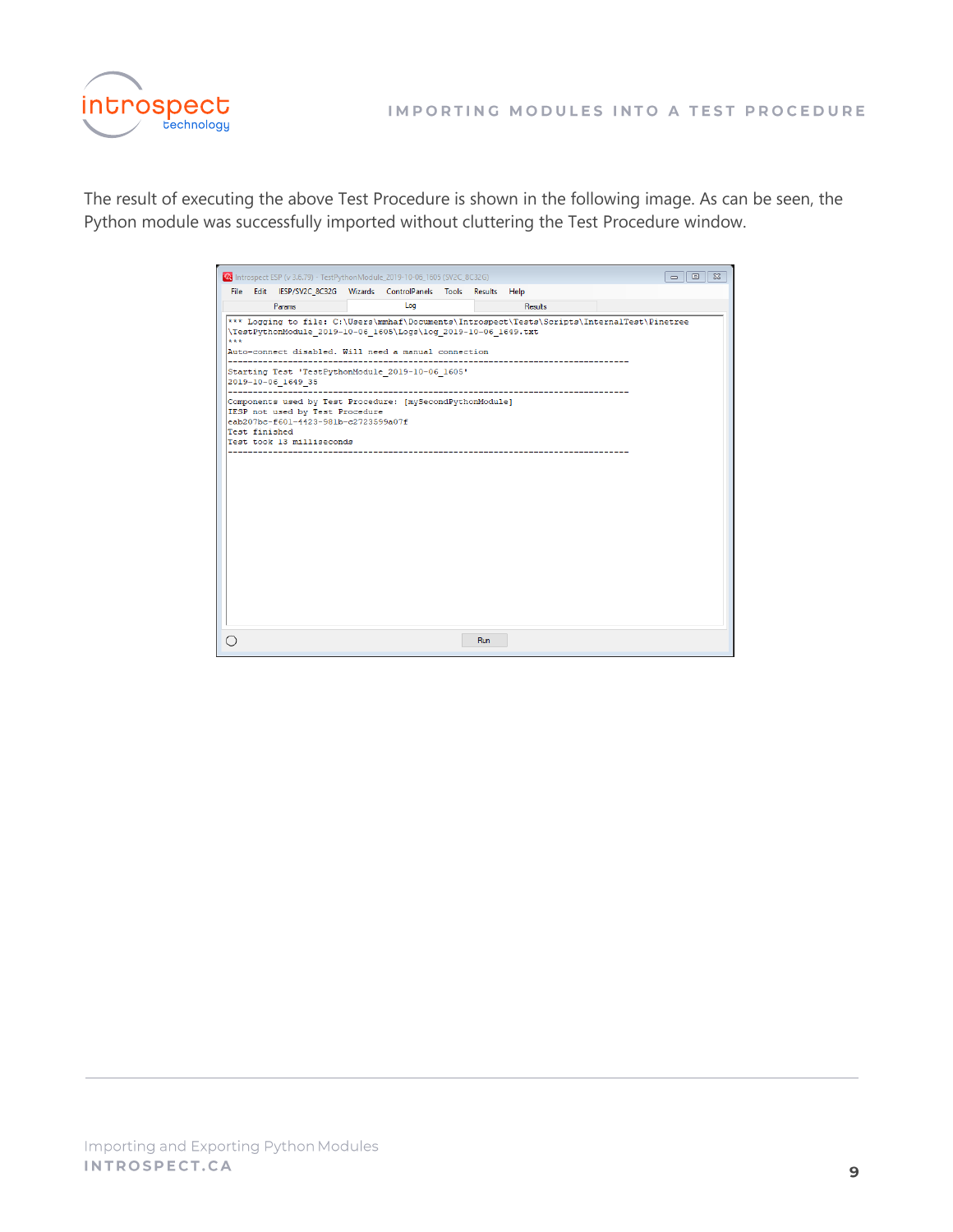

## <span id="page-9-0"></span>**MANUALLY IMPORTING PYTHON FILES**

Apart from the PythonModule class, it is possible to manually import files into Test Procedures created within the Introspect ESP Software. This is done using common Python language constructs. For example, the following image illustrates importing the uuid library directly from within the Test Procedure.

Note that the Introspect ESP Software automatically searches the following path for external Python files:

<User Account>\Documents\Introspect\PythonCode

Any file stored in this directory can simply be imported using the call

**import** fileName

|      |                                                                                                                                                                                          | <b>W</b> Introspect ESP (v 3.6.79) - TestPythonModule_2019-10-06_1605 (SV2C_8C32G) |                                                                                                                                                                                                                                                                   |                                                       |  |         |      |  | $\mathbb{Z}^2$<br>$\qquad \qquad \Box$<br>$\equiv$ |  |
|------|------------------------------------------------------------------------------------------------------------------------------------------------------------------------------------------|------------------------------------------------------------------------------------|-------------------------------------------------------------------------------------------------------------------------------------------------------------------------------------------------------------------------------------------------------------------|-------------------------------------------------------|--|---------|------|--|----------------------------------------------------|--|
| File | Edit                                                                                                                                                                                     | IESP/SV2C_8C32G Wizards ControlPanels Tools Results                                |                                                                                                                                                                                                                                                                   |                                                       |  |         | Help |  |                                                    |  |
|      | Params                                                                                                                                                                                   |                                                                                    |                                                                                                                                                                                                                                                                   | Log                                                   |  | Results |      |  |                                                    |  |
|      |                                                                                                                                                                                          | Components                                                                         |                                                                                                                                                                                                                                                                   | mySecondPythonModule properties (class: PythonModule) |  |         |      |  |                                                    |  |
|      | qlobalClockConfig<br>pythonModule1                                                                                                                                                       | mySecondPythonModule                                                               | fileName<br>mySecondPythonModule.py<br>wantImportAll<br>True<br>fileName<br>Name of the Python file. Double-click the component name to edit this file. (The editor application is specified in the<br>".ini" file by the preference "preferredPythonCodeEditor") |                                                       |  |         |      |  |                                                    |  |
|      | Add                                                                                                                                                                                      | Config<br>Remove                                                                   |                                                                                                                                                                                                                                                                   |                                                       |  |         |      |  |                                                    |  |
|      | <b>Test Procedure</b><br>1 #pythonModule1.run()<br>2 #myFibonacciSeries (1000)<br>3<br>4 #mySecondPythonModule.run()<br>5 import uuid<br>$6$ user id = uuid.uuid4()<br>7 print (user id) |                                                                                    |                                                                                                                                                                                                                                                                   |                                                       |  |         |      |  |                                                    |  |
|      |                                                                                                                                                                                          |                                                                                    |                                                                                                                                                                                                                                                                   |                                                       |  | Run     |      |  |                                                    |  |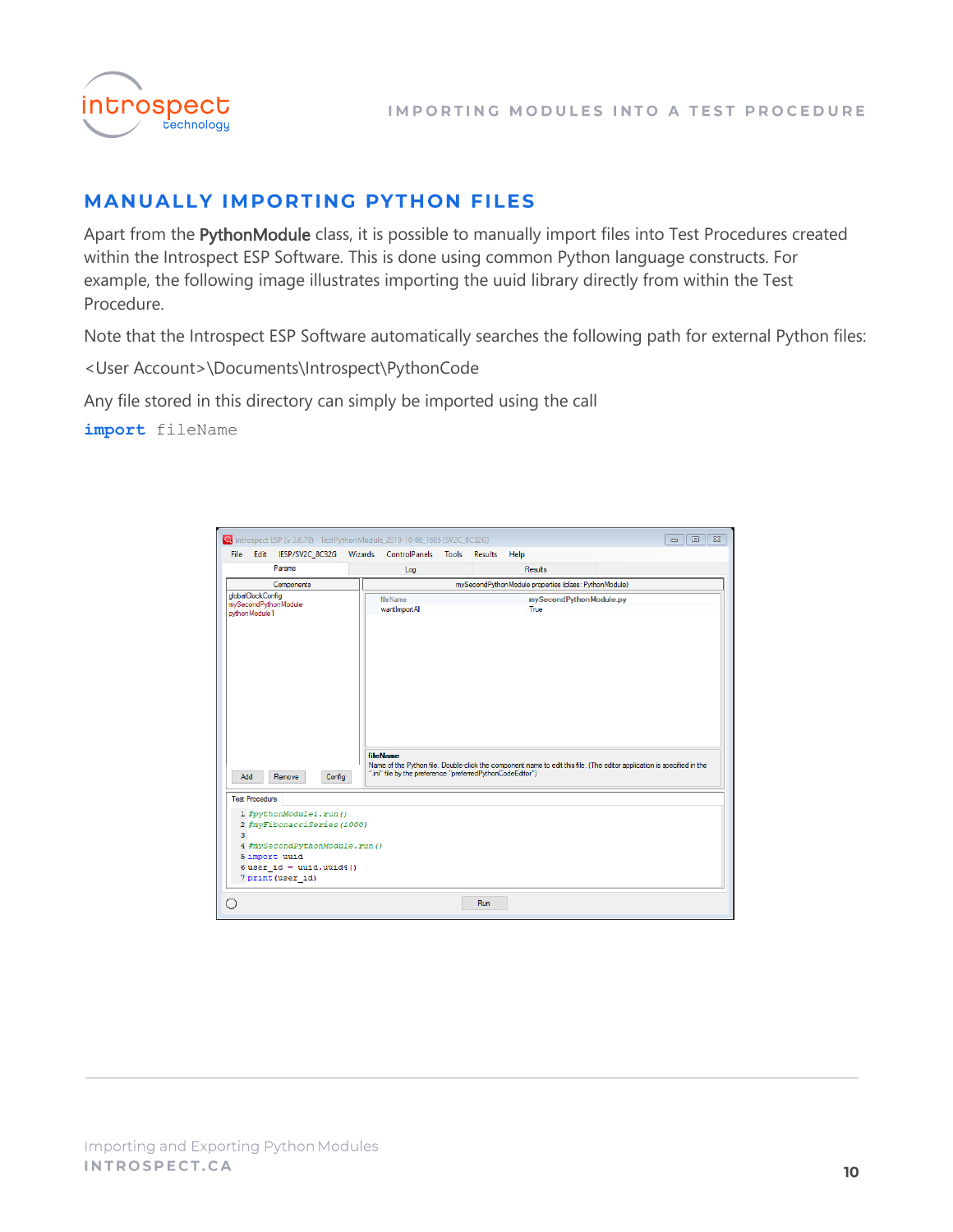

# <span id="page-10-0"></span>**Exporting a Test Procedure**

### <span id="page-10-1"></span>USING THE TESTASPYTHONSCRIPT COMPONENT CLASS

The Introspect ESP Software has a built-in component class called TestAsPythonScript, and this is an automated code-generation utility that allows you to export algorithms developed inside the Introspect ESP Software for use in external Python scripts. The advantage of this tool is that it automatically takes care of initializing form factors, creating component contexts, and connecting to the hardware. This section describes the basic concept of this component class.

A TestAsPythonScript component can be instantiated by adding it to the Introspect ESP Software Test Procedure using the "Add Component" menu. Note that this component class is listed under the "utility" category of the menu as shown in the following image.

| <b>Add Component</b>                                                                                                                                                                                                                                                                                                                                                                                                                                                 |              |                                                                                                                                                                                                                                                                                                                                                                                                                                                                                                                        |
|----------------------------------------------------------------------------------------------------------------------------------------------------------------------------------------------------------------------------------------------------------------------------------------------------------------------------------------------------------------------------------------------------------------------------------------------------------------------|--------------|------------------------------------------------------------------------------------------------------------------------------------------------------------------------------------------------------------------------------------------------------------------------------------------------------------------------------------------------------------------------------------------------------------------------------------------------------------------------------------------------------------------------|
| SlaveParameters<br>由·ui<br><b>E</b> -utility<br>CommandFileRunner<br>Coordinator<br>- Csy Reader<br>DataFile<br>Data Record<br>DataStore<br>-- EmailMessage<br>- Function<br>-- HtmlReportWriter<br>-- PassFailScript<br>- PlotCreator<br>- PlotCreatorBasic<br>--- Python Module<br>Result FolderCreator<br>- Shmoo<br>-- Subprocess<br>- TestAsComponent<br>TestAsPythonScript<br>- TestCase<br>- TestCaseSuite<br>Test Exporter<br>- Timelt<br>- Try Alternatives | $\checkmark$ | A This class provides the ability to create a standalone Python script from a Test.<br>When you save a Test that includes an instance of this class,<br>a Python script is generated in the "TestAsPythonScript" sub-folder of the Test folder.<br>This script performs the operations that are done by the Test Procedure.<br>Attributes:<br>scriptName<br>- name of the Python script<br>- notes to be put in comments at the top of the script<br>notes<br>usesIespHardware - does this Test use the IESP hardware? |
|                                                                                                                                                                                                                                                                                                                                                                                                                                                                      |              | <b>Add Component</b><br>Cancel                                                                                                                                                                                                                                                                                                                                                                                                                                                                                         |

#### **NOTE**

The TestAsPythonScript has been introduced in version 3.6.79 of the Introspect ESP Software and is not available in earlier releases.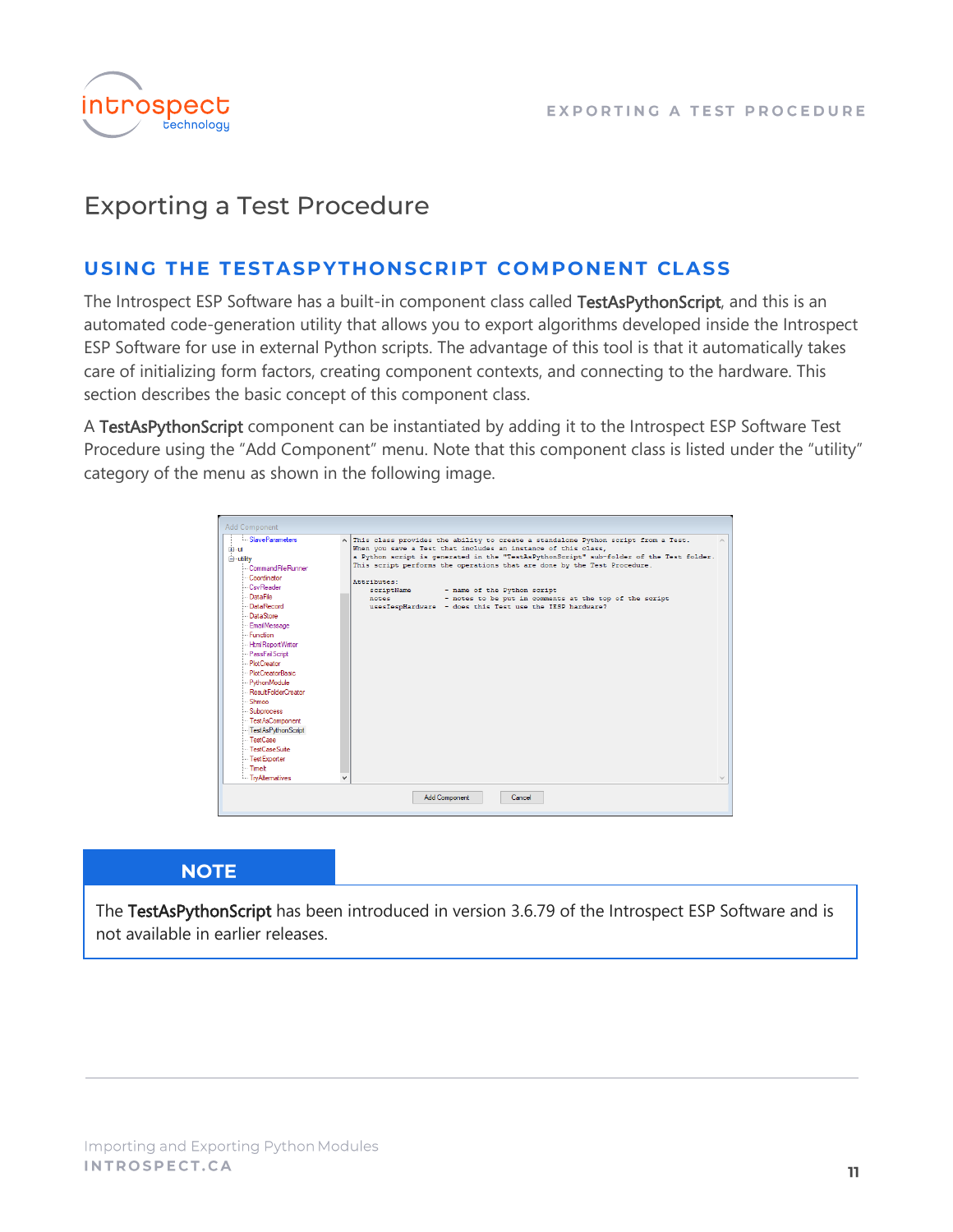

When the TestAsPythonScript component is instantiated, it is added to the Components pane just like any other component class. However, unlike other component classes, this class does not have any callable methods. As such, the Test Procedure pane is not modified as shown in the following screen shot. Instead, the Introspect ESP Software uses the existence of the testAsPythonScript1 component as a trigger to save an output Python file that can be used in external scripts. This output file is an exact representation of the Test Procedure that was edited from within the Software.

| 62 Introspect ESP (v 3.6.79) - TestAsPythonScript 2019-10-05 2241 (SV4E 2L2G_MIPI_I3C_EXERCISER) |                                                            |             | $\Sigma$<br>$\qquad \qquad \Box$<br>$\Box$ |  |  |  |  |
|--------------------------------------------------------------------------------------------------|------------------------------------------------------------|-------------|--------------------------------------------|--|--|--|--|
| Edit IESP/MIPI_I3C_EXERCISER Wizards ControlPanels Tools Results Help<br><b>File</b>             |                                                            |             |                                            |  |  |  |  |
| Params                                                                                           | Log                                                        | Results     |                                            |  |  |  |  |
| Components                                                                                       | testAsPythonScript1 properties (class: TestAsPythonScript) |             |                                            |  |  |  |  |
| i3cDataCapture1<br><i>masterDevice</i>                                                           | scriptName                                                 | myscript.py |                                            |  |  |  |  |
| masterParams1<br>slaveParams1                                                                    | notes<br>useslespHardware                                  | True        |                                            |  |  |  |  |
| testAsPythonScript1                                                                              |                                                            |             |                                            |  |  |  |  |
| Remove<br>Config<br>Add                                                                          | script Name<br>Desired name for the Python script          |             |                                            |  |  |  |  |
| <b>Test Procedure</b>                                                                            |                                                            |             |                                            |  |  |  |  |
| 1 masterDevice.setup()<br>2 i3cDataCapturel.start()                                              |                                                            |             |                                            |  |  |  |  |
| <b>MIPI</b>                                                                                      |                                                            | Run         |                                            |  |  |  |  |

The automatically generated code for the above Test Procedure is shown in the next page. As can be seen, all aspects of external instantiation of Introspect components are taken care of automatically.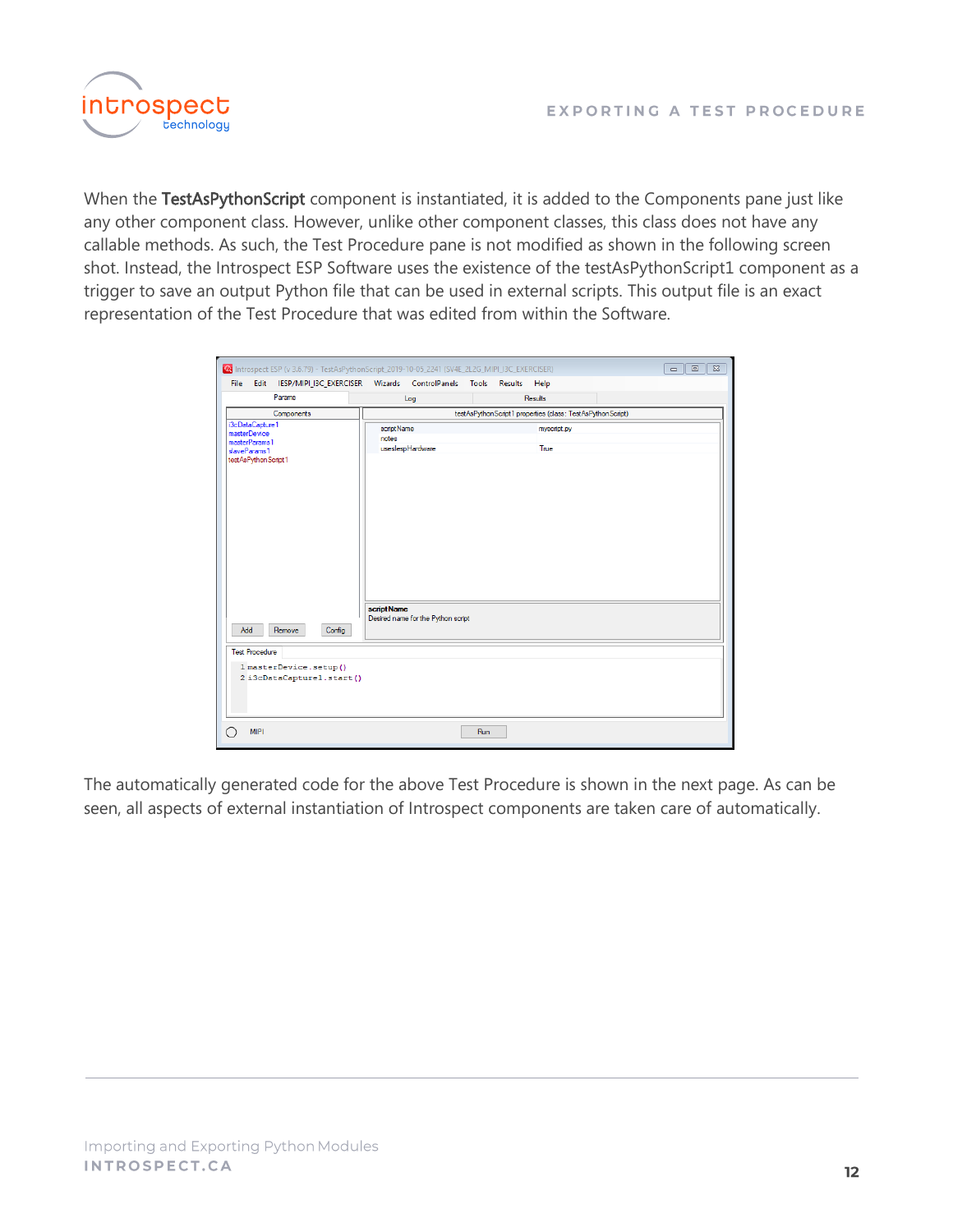

```
myScript.py
# Generated via SvtTestAsPythonScript from Test 'TestAsPythonScript_2019-10-
05_2241'
# 2019-10-05_2241
from dftm.svt import initFormFactor, createComponentContext, errorMsg
import dftm.fileUtil as fileUtil
formFactorName = 'SV4E_2L2G_MIPI_I3C_EXERCISER'
iesp = initFormFactor(formFactorName)
currentFolder = fileUtil.getCurrentFolder()
svtContextFolderName = 'myscriptFolder'
svtContextFolderPath = fileUtil.joinPaths(currentFolder, svtContextFolderName)
svtContext = createComponentContext(svtContextFolderPath)
svtNamesDict = svtContext.getNamesDict()
globalsDict = globals()
globalsDict.update(svtNamesDict)
connected = iesp.connectToHardware()
if not connected:
     errorMsg('Failed to connect to IESP hardware')
#-------------------------------------------------------------------------------
# Components:
#-------------------------------------------------------------------------------
i3cDataCapture1 = svtContext.createComponent('SvtMipiI3cDataCapture')
masterParams1 = svtContext.createComponent('SvtMipiI3cMasterParameters')
slaveParams1 = svtContext.createComponent('SvtMipiI3cSlaveParameters')
masterDevice = svtContext.createComponent('SvtMipiI3cDevice')
masterDevice.masterModeParams = masterParams1
masterDevice.slaveModeParams = slaveParams1
masterDevice.startupState = 'master'
#-------------------------------------------------------------------------------
#-------------------------------------------------------------------------------
def testProcedure():
     svtContext.initForRun() # re-init components for this run
     svtContext.createRunResultFolder() # create a dated sub-folder for results
     masterDevice.setup()
    i3cDataCapture1.start()
#-------------------------------------------------------------------------------
if name = 'main ':
    testProcedure()
#-------------------------------------------------------------------------------
```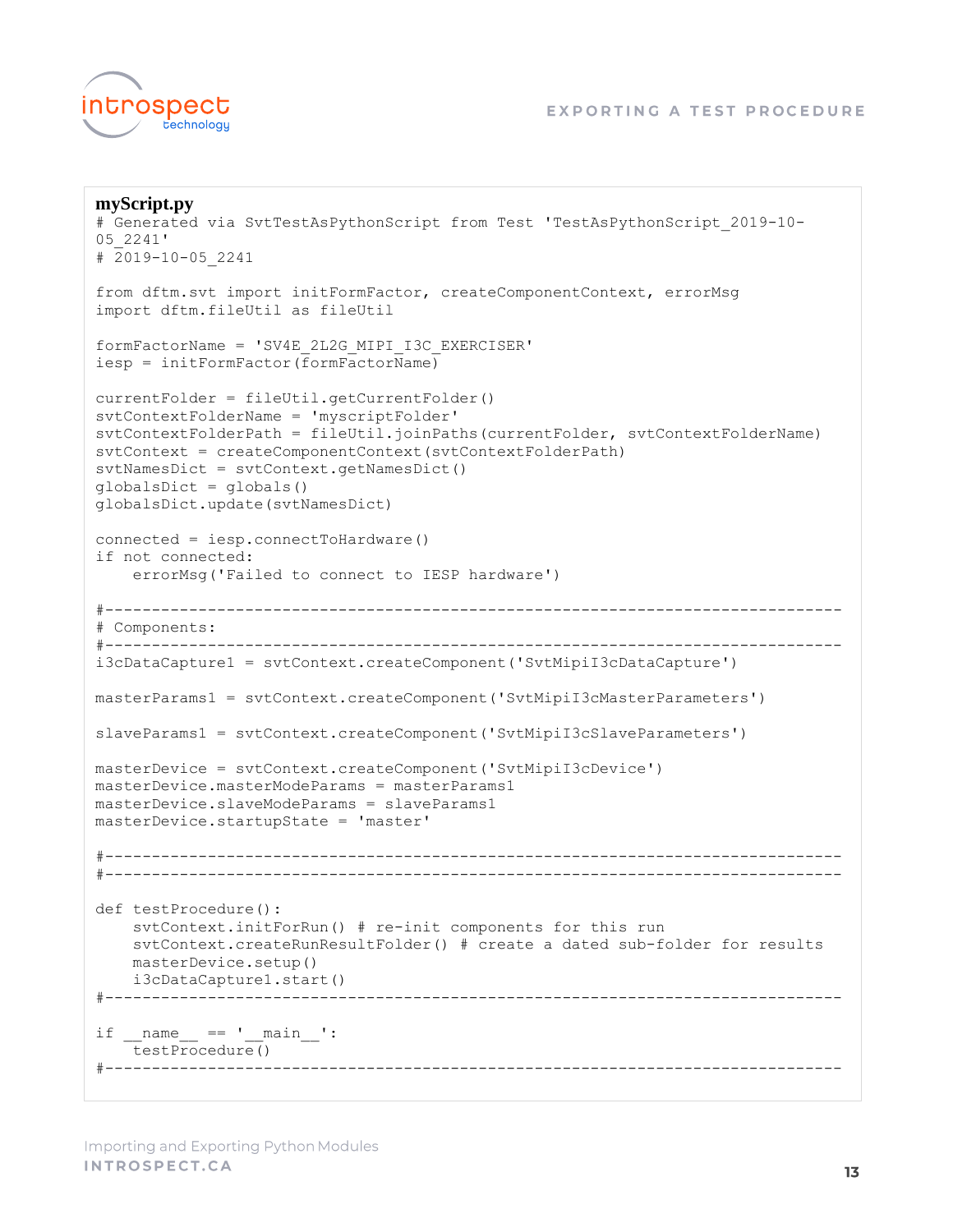

## <span id="page-13-0"></span>**MANUALLY EXPORTING COMPONENT CLASSES**

Introspect ESP component classes can be instantiated in external Python scripts by following the instructions in the application note:

UsingComponentsInExternalPythonScripts.pdf

This application note is included in the Doc folder of the Introspect ESP Installation.